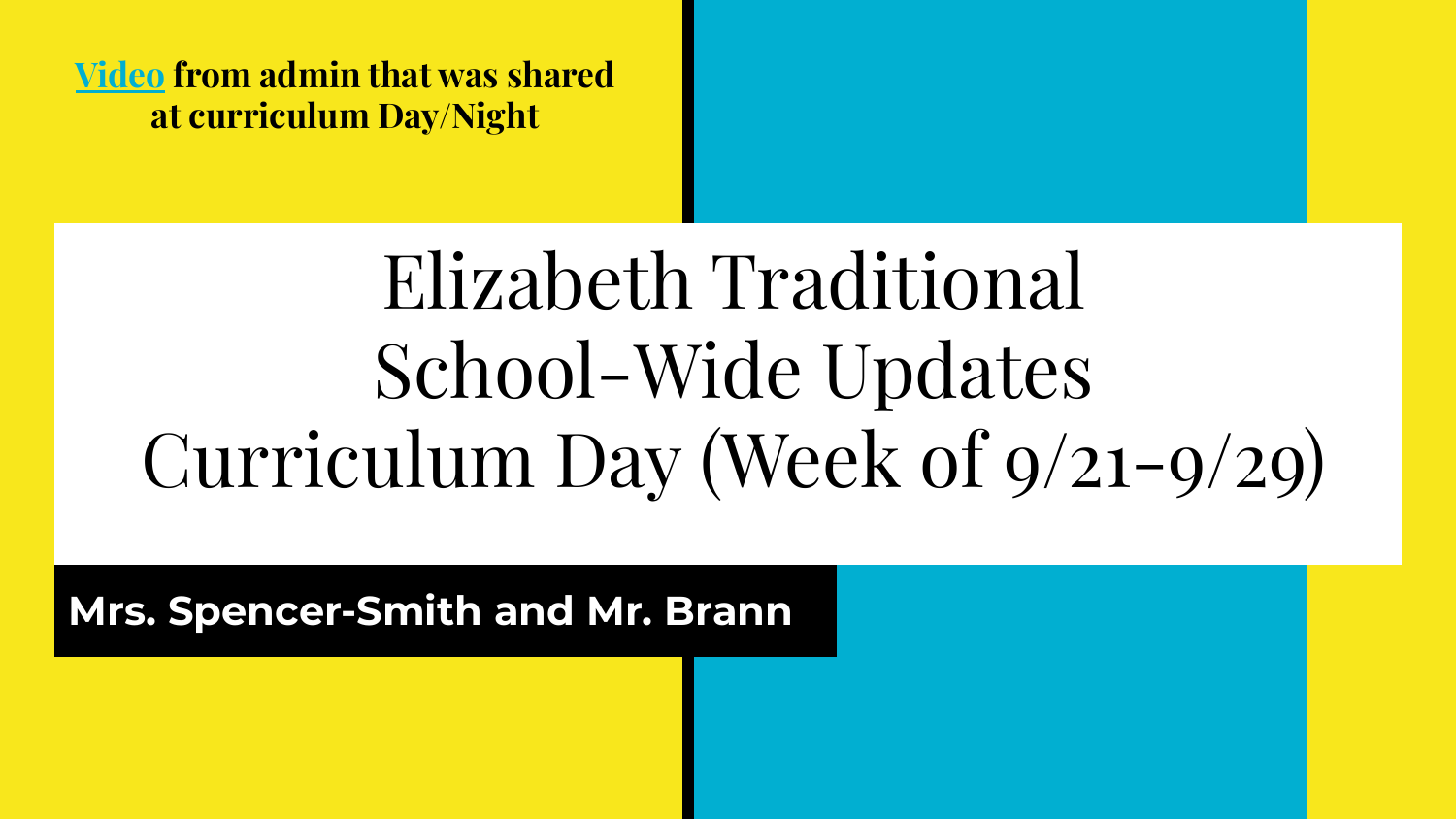**Where We Are Now? Return to School - November 2nd - B Plan (A,B and C Rotation)** 

**Full Remote Students - Remain Remote Until January**

**All Parents (Full Remote or Hybrid A, B, and C Rotations) Will Sign Up for Second Semester in December**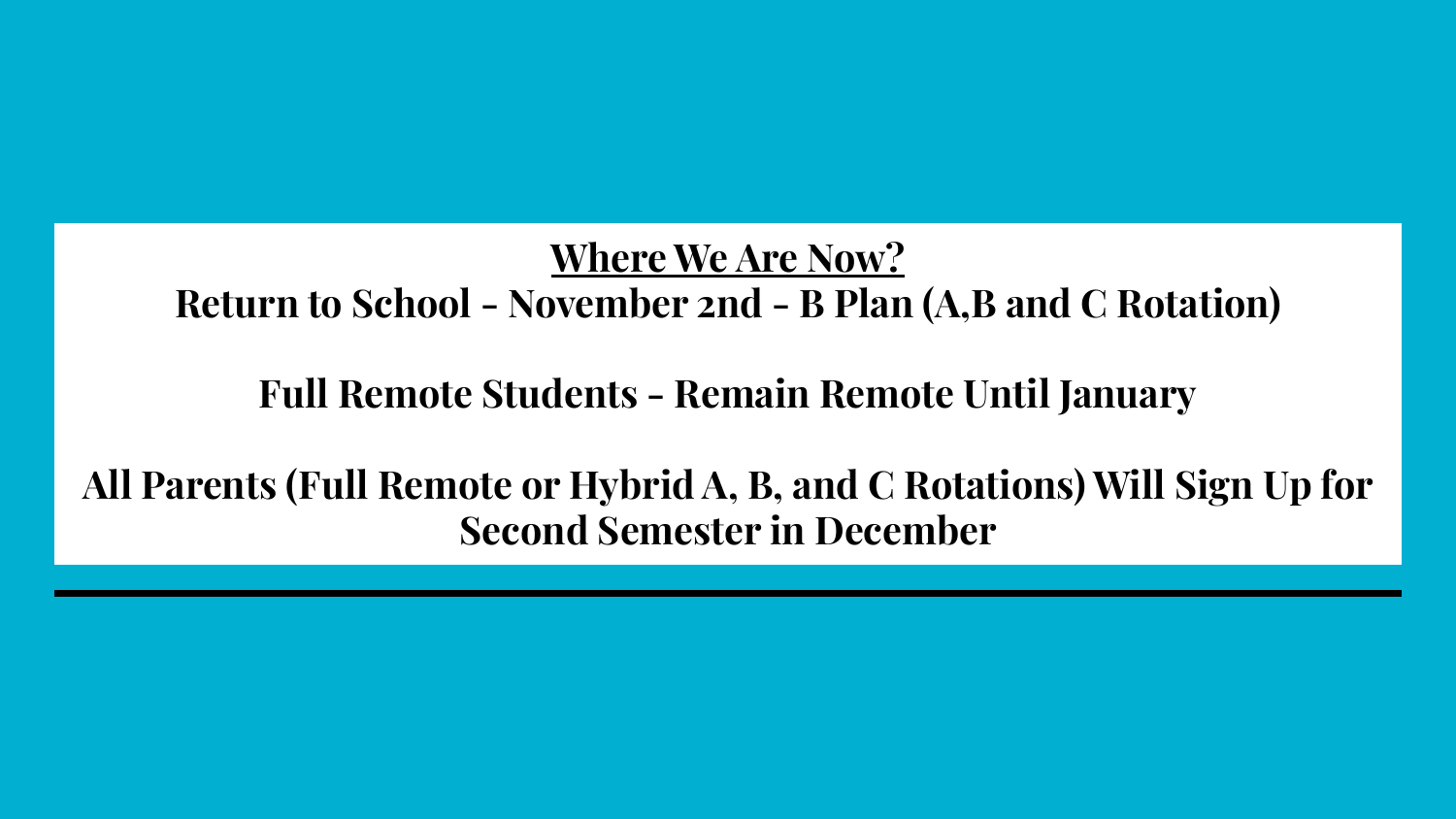# **School-Wide Communication**

**● Several Ways to Stay Informed - Very Important for Transitioning Back**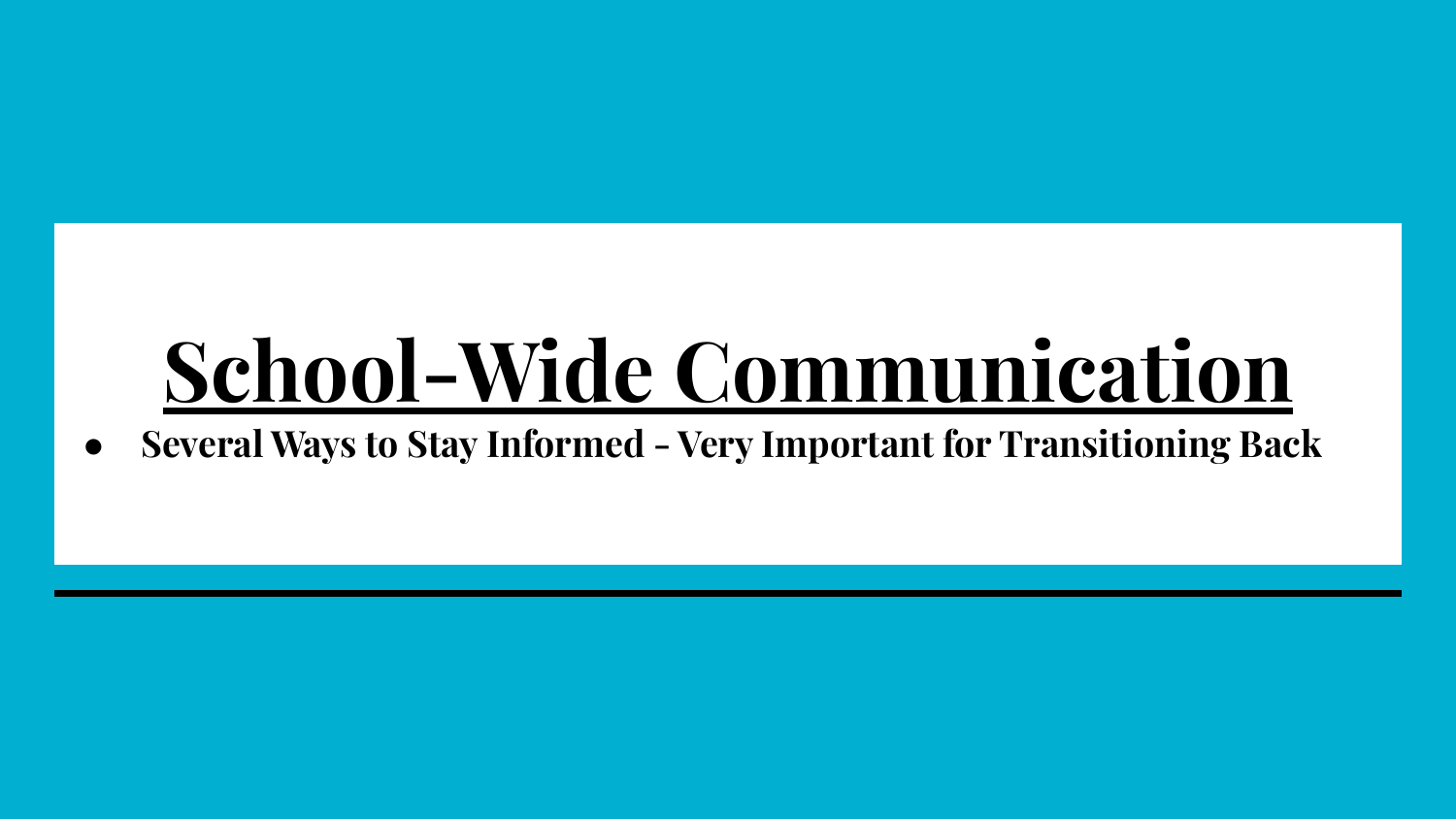### ETES Communication - Stay Informed

- **● Connect Ed automated phone service**
- **● ETES Newsletter Sent out weekly on Monday's. Click [here](https://k12.us5.list-manage.com/subscribe?u=4e571f7a58c61e274933ed50d&id=e7d7241058) to register.**
- **● Facebook Elizabeth Traditional School**
- **● School Website Through CMS Webpage**
- **● Teacher (Email, Dojo)**

**\*In addition to your child's teacher, please ensure that the front office staff has your most current and updated contact information.**

**- Call Edna Ellison - 980-343-5475 to get connected**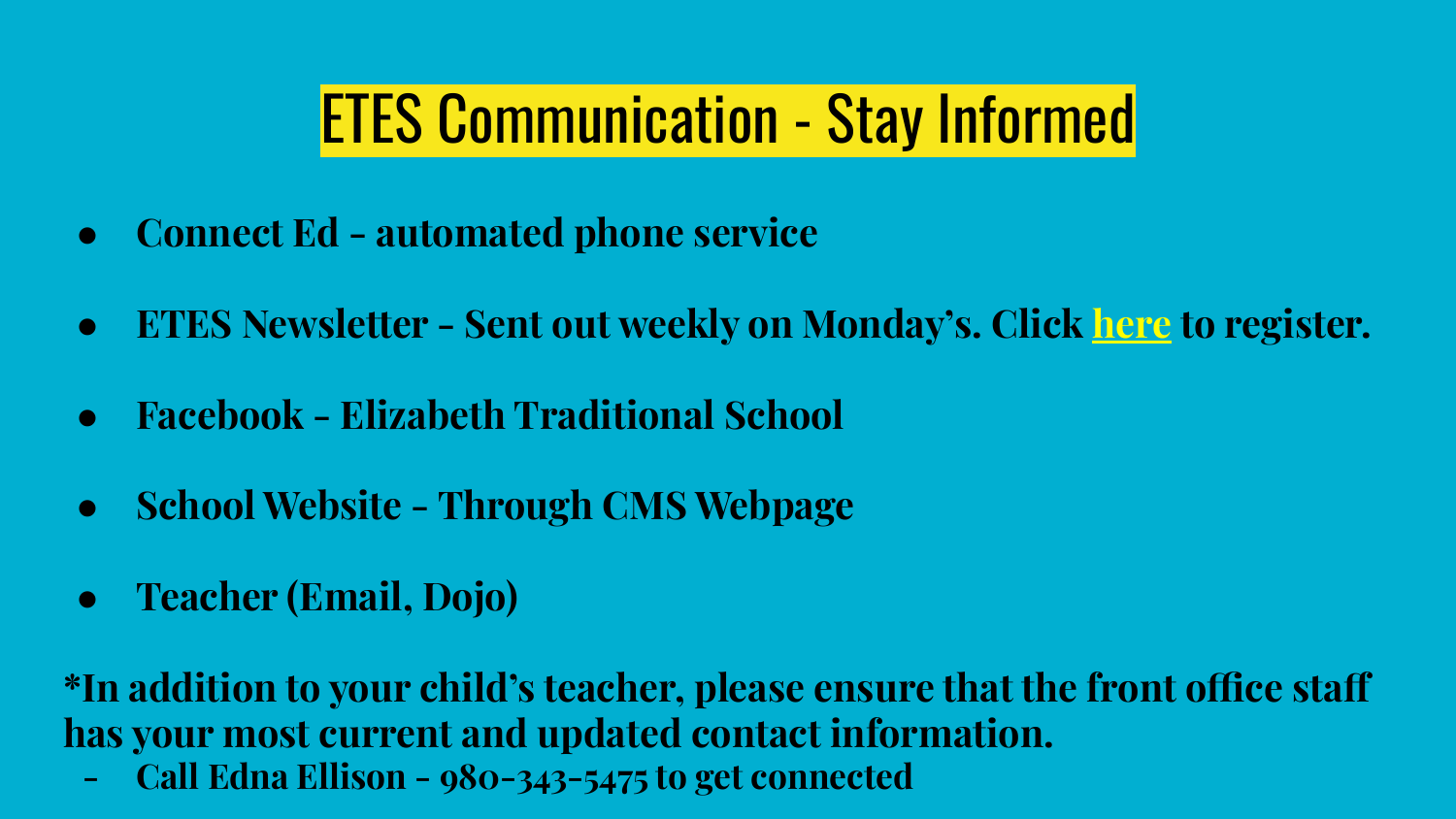# **New Funds - Through Title 1**

- **● Historically ETES Has Not Qualified for Title 1 Funds**
- **● Two Years Ago Schools at 38% Free and Reduced Lunch Received Funding**
- **● 1 Year Ago Schools at 35% Free and Reduced Lunch Received Funding**
- **● Current Year Schools 33.3% Free and Reduced Lunch Received Funding (80 Schools)**
- **● ETES 34% ( Just Qualified Due to Lowering the Percentage Cutoff)**
- **● Our numbers did not change (we have consistently been stable at 32%-34% range), the formula changed**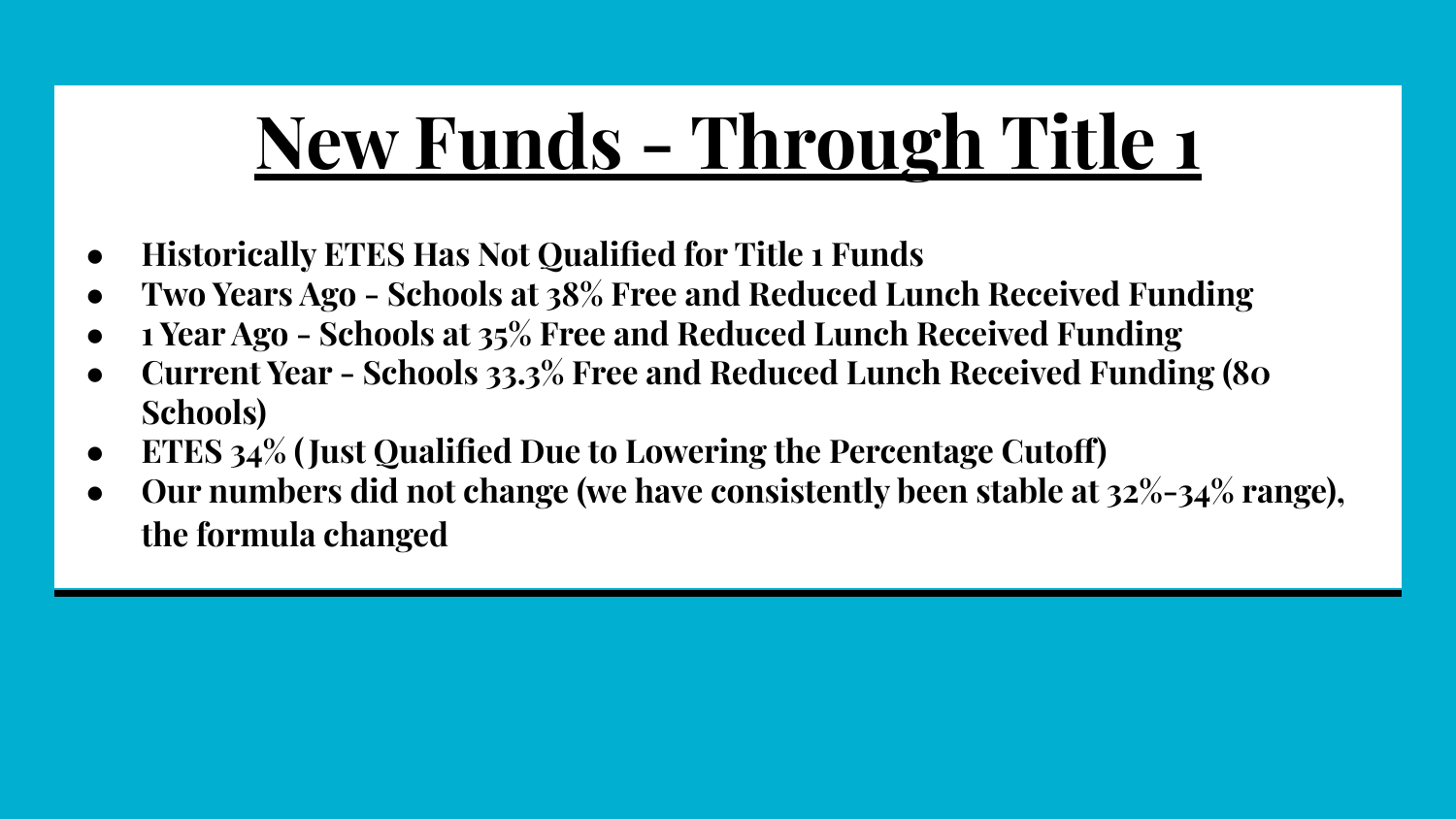

**Programatically, we are still the same school - nothing changes with our magnet theme or our school. Extra funding allows for specific funds to be used to benefit students across all grade levels and needs (English Language Learners, Exceptional Children's Program, Talent Development, and general population of K-5 students). All spending must be approved through Title 1 Office.**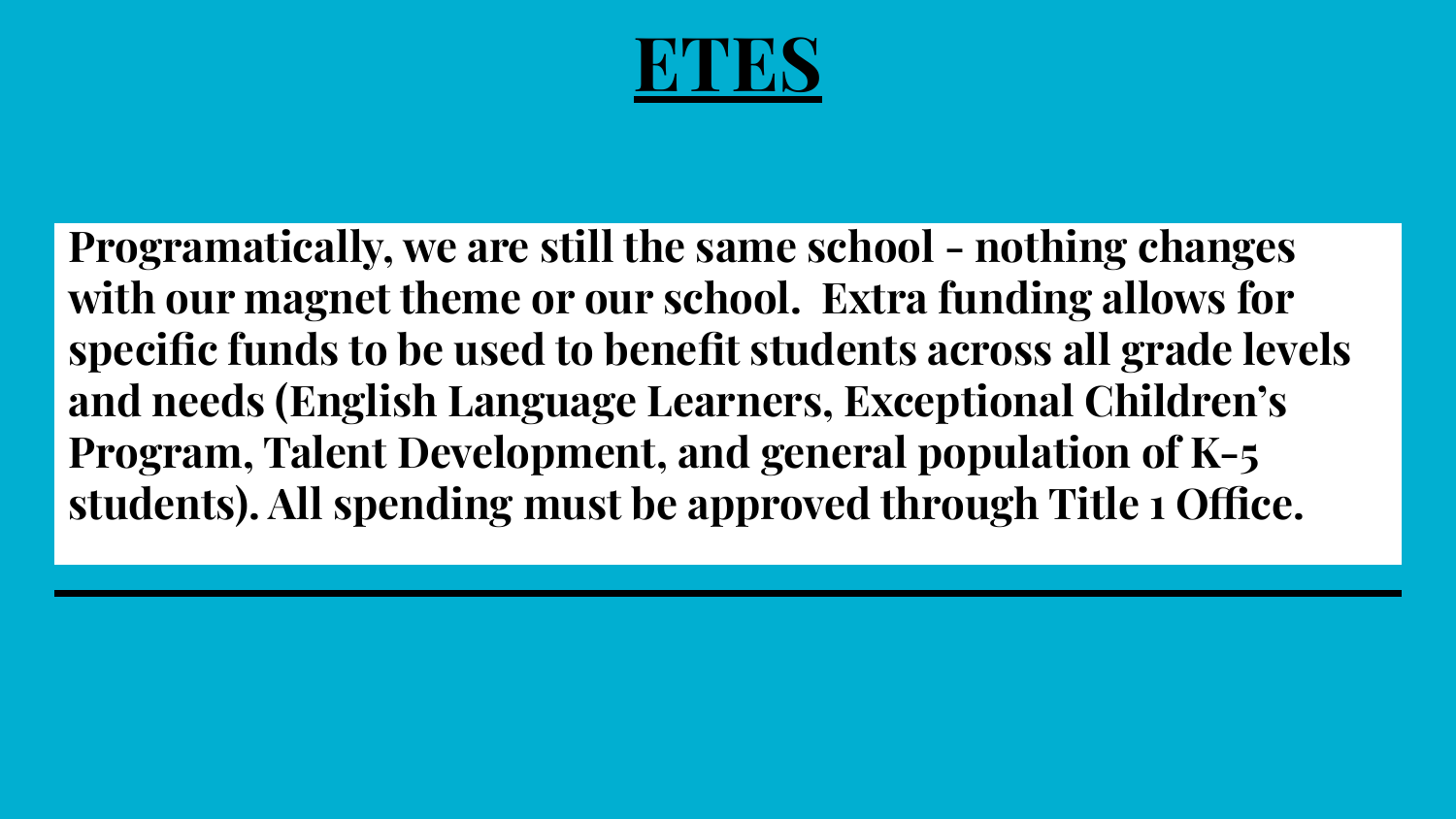# **Title 1 Funds**

#### **129,116.70 (Total Title 1 Budget) 2,546.69 (Parent Engagement Fund) 83,731.00 (Math Coach) 40,292.32 (Current Budget on Hold)**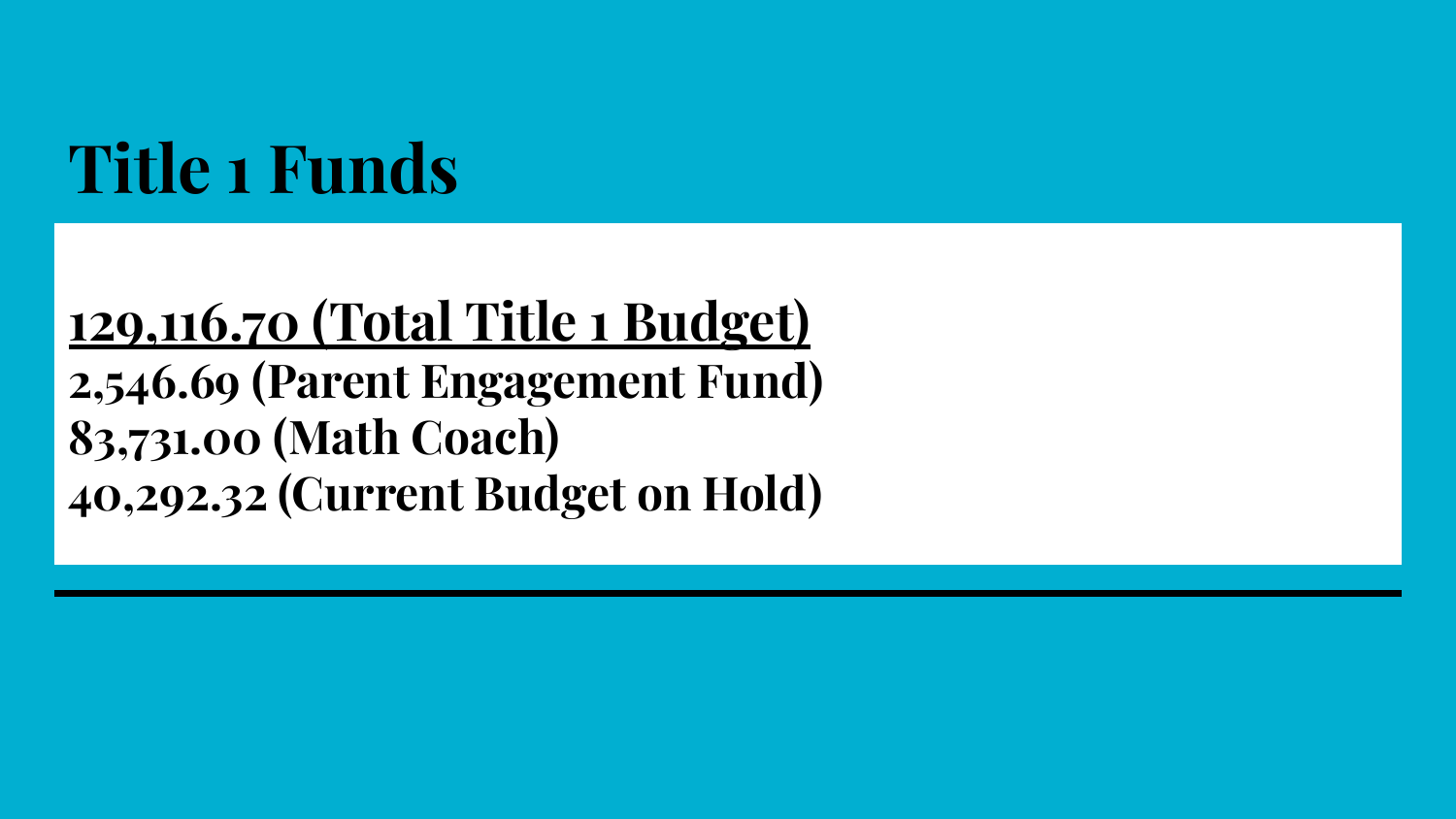## **Next Year - Formula Changes ETES may or may not qualify next year, but will receive half of funding if we do not qualify for one year.**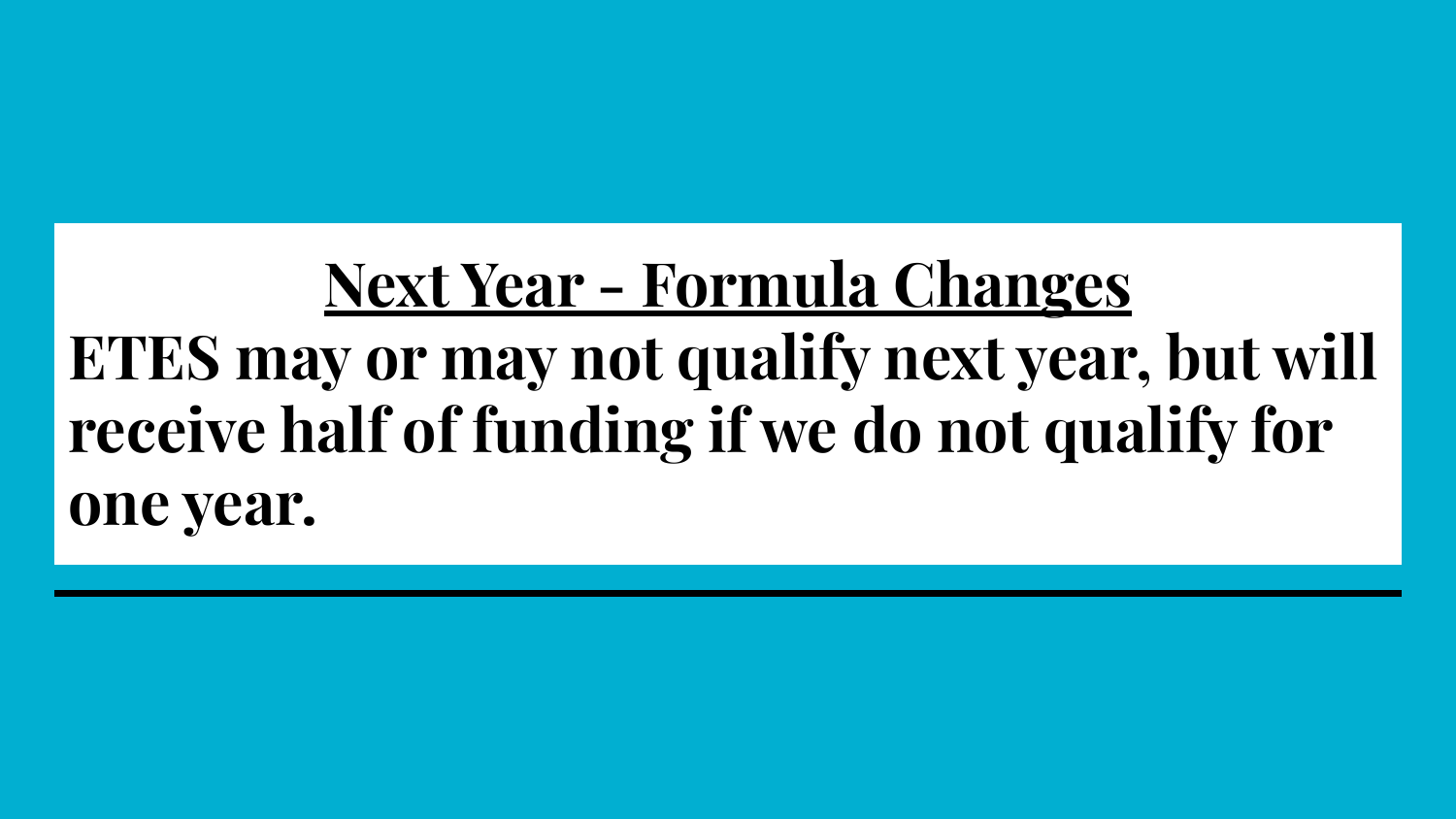#### **PTA fundraisers will still be important to school to support our magnet program, classroom materials and student events not approved for Title 1 funds...**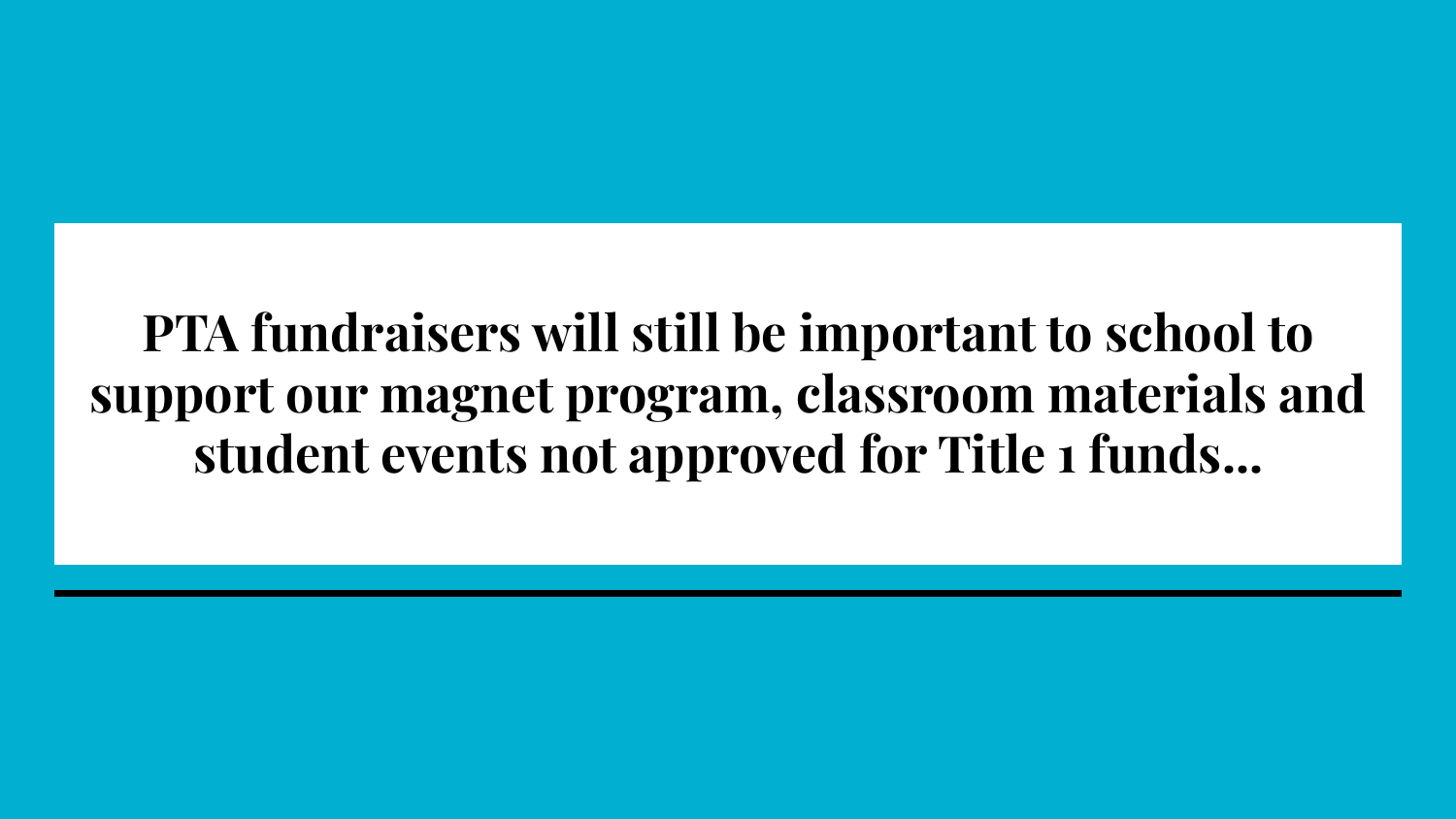**The Leader in Me process was designed to help teachers develop leadership skills in their students. Helping students discover their own unique strengths allows teachers to find opportunities for every child to shine—to be a leader. Incorporating the common language of the 7 Habits into all curriculum areas deepens student understanding and acknowledges what the school and teacher believe to be important. Discussing which habits a historical figure or a character in a story use are just a few of the simple ways to incorporate the 7 Habits into what teachers are already doing.**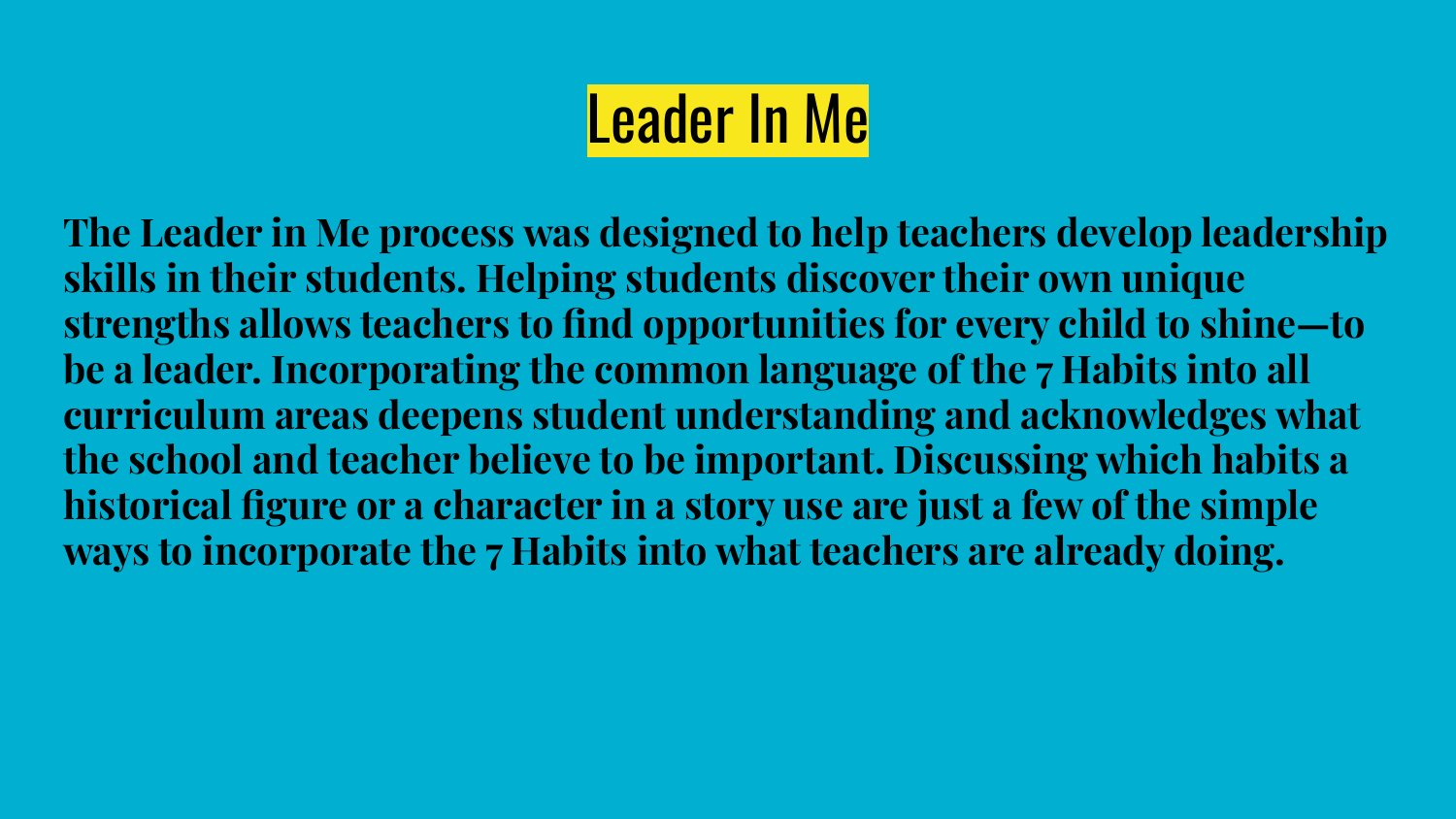**"Leadership" is the umbrella term to encompass the many character traits and basic life competencies that parents, business leaders, and educators are voicing as the desired skills necessary to thrive in the 21st century:**

- **Creativity and Innovation**
- **Critical Thinking and Problem Solving**
- **Communication and Collaboration**
- **Flexibility and Adaptability**
- **Initiative and Self-Direction**
- **Social and Cross-Cultural Skills**
- **Productivity and Accountability**
- **Leadership and Responsibility**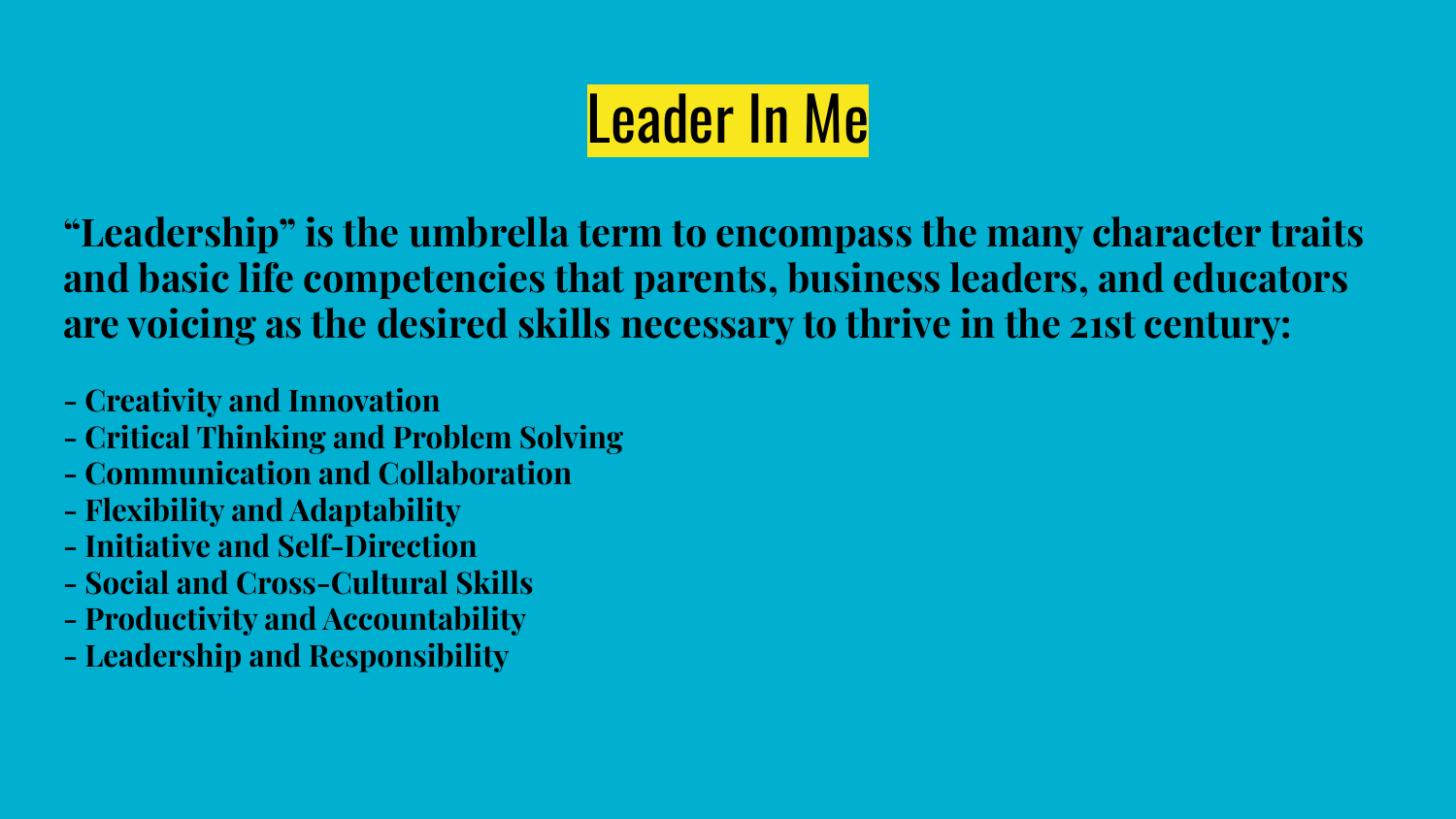**Leadership is a concept we don't normally consider when thinking of children. However, children are very capable of learning leadership skills and using them at home and at school. By developing well rounded children who know their strengths, we help them unleash their potential to lead their own lives and to influence others. A crucial part of this process is that it be schoolwide—everywhere, all the time (ubiquitous). In this way, students get the leadership message from everyone throughout the school day. As the children understand and use the 7 Habits, they become more motivated, organized, engaged, and will take ownership of their learning.**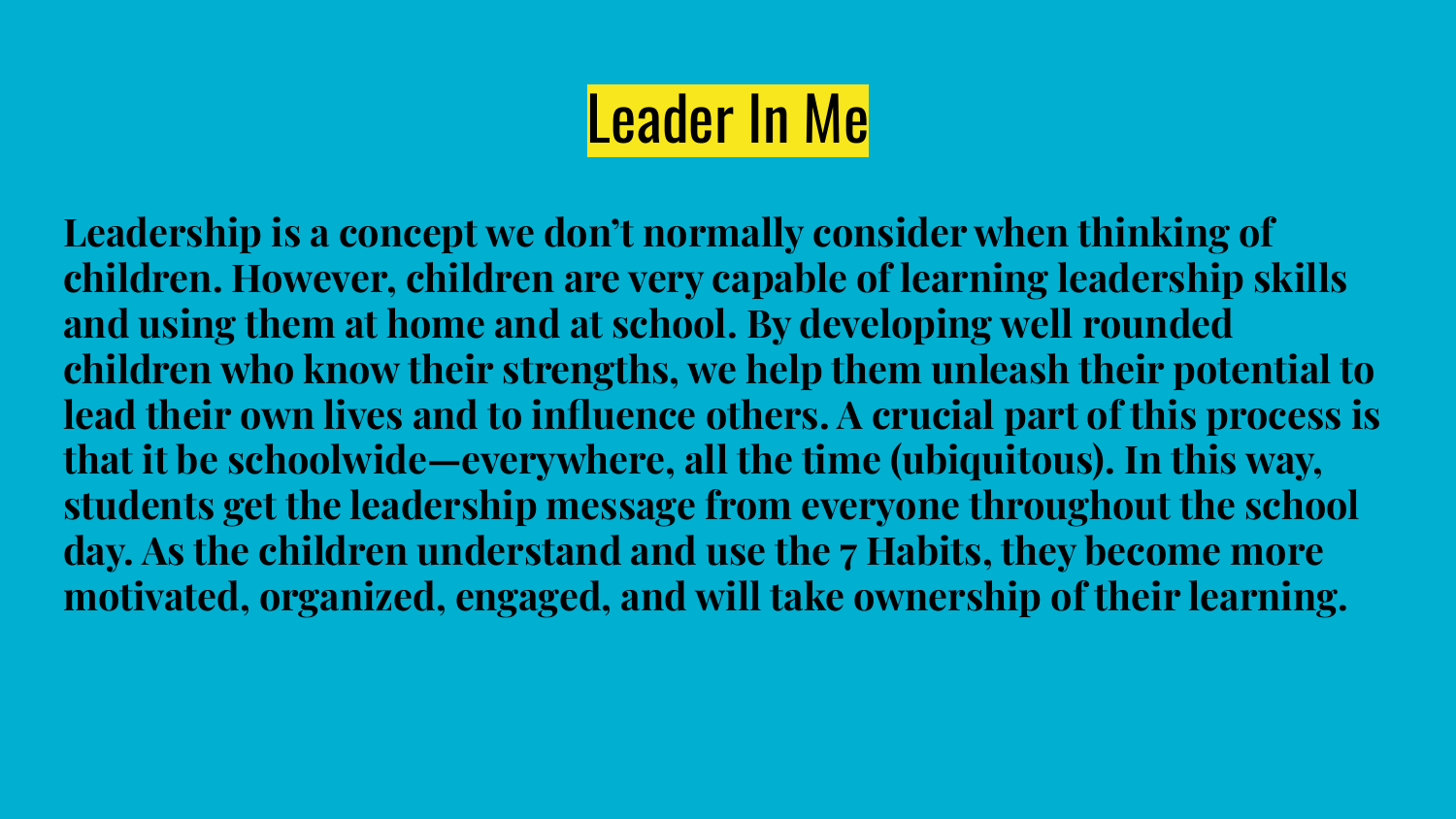# 7 Habits Alive at ETES

- Daily Recognition of Leaders
- Morning Meetings
- Integrated Curriculum
- Action Teams and Student Lighthouse Team
- Student Leadership Committees
- School Clubs
- Leadership Notebooks/Goal Setting
- School-wide W.I.G.
- Leadership Day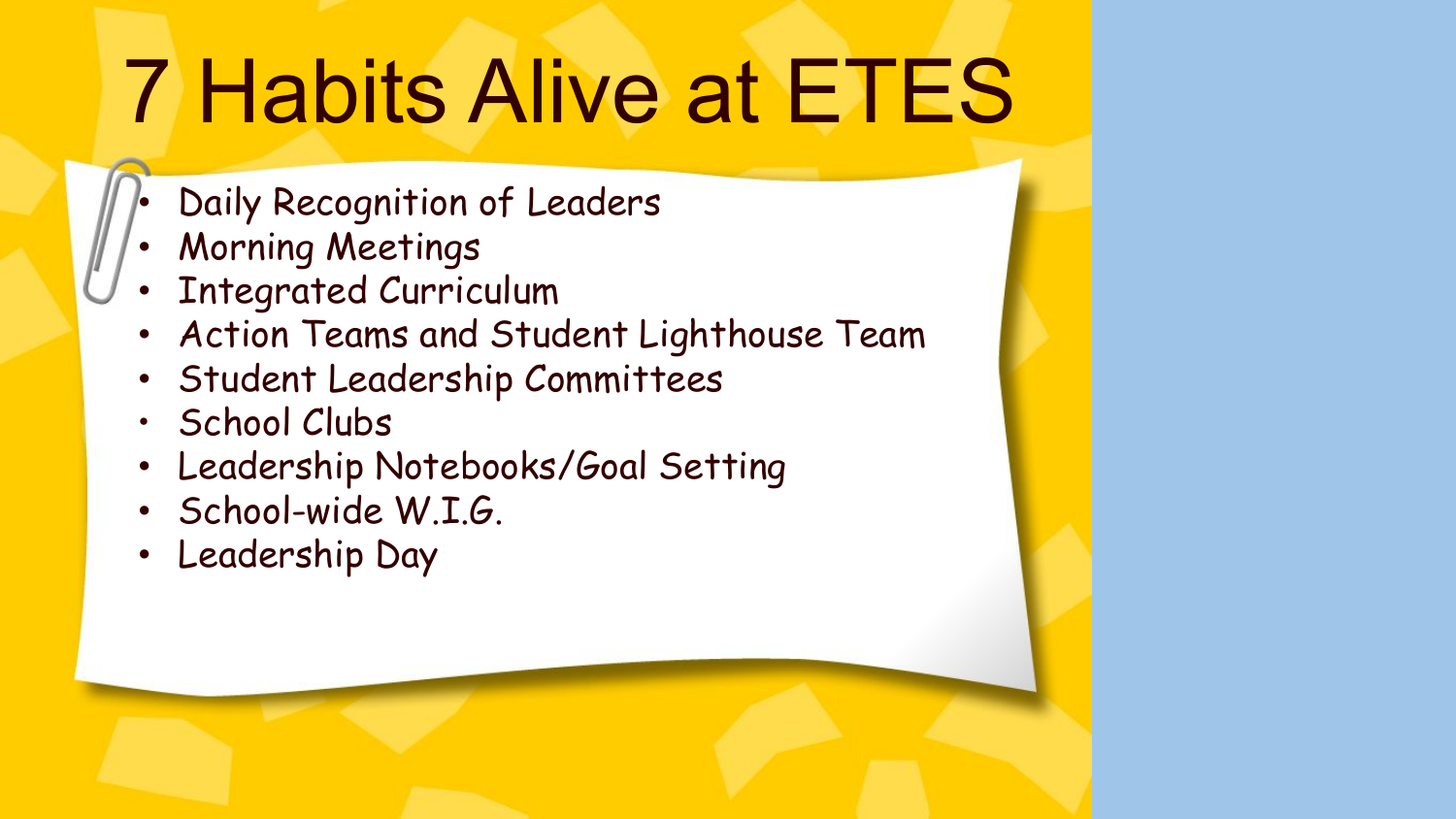**The past 4 years we have either been named "School of Excellence" or "School of Distinction!" This award is given by the Magnet Schools of America.**

**We are proud of the fact that we have put ourselves in a position to apply for "Lighthouse Status".**

**More to come as we continue our journey in the Leadership Magnet.**